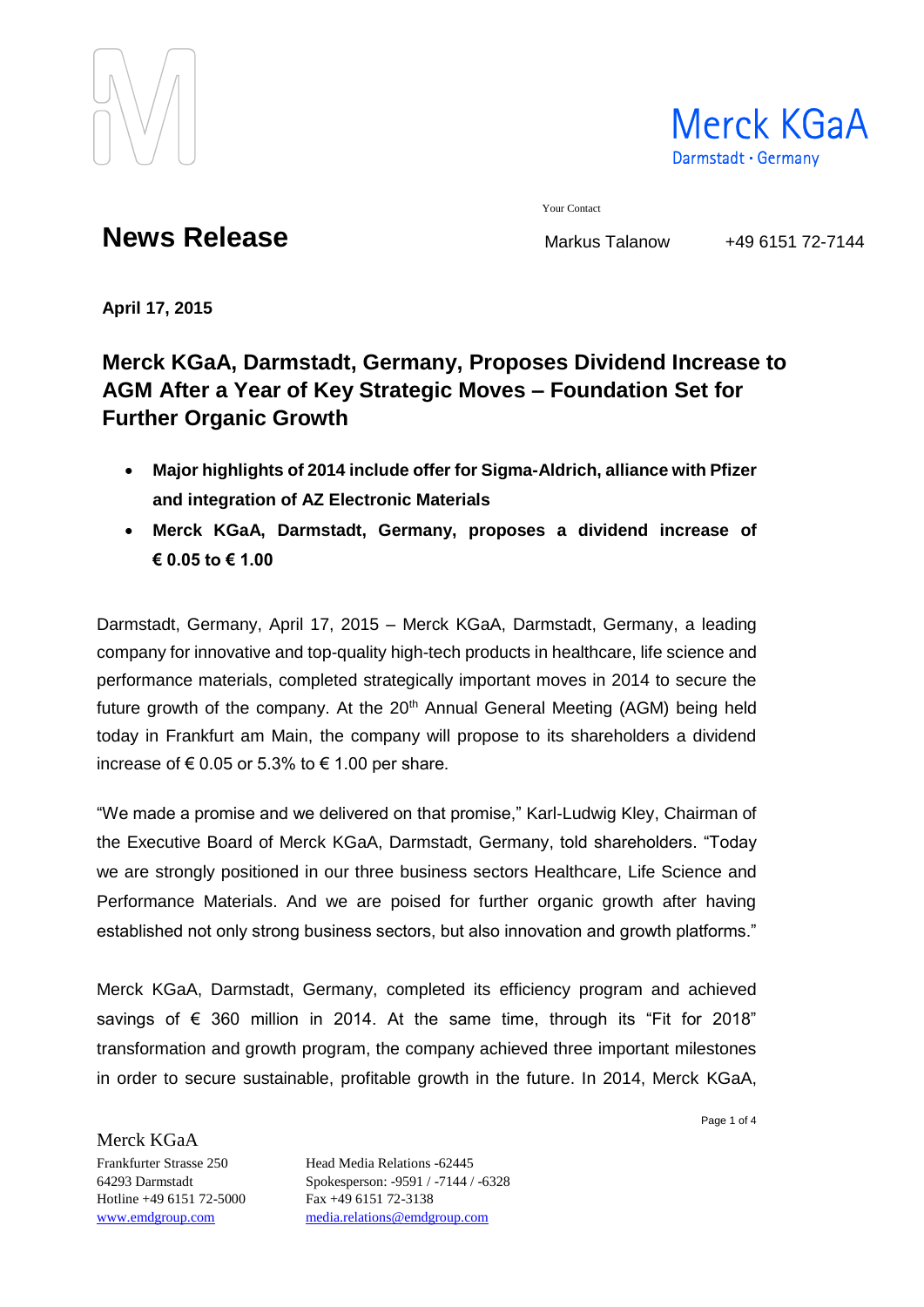



## **News Release**

Darmstadt, Germany, completed the acquisition of the high-tech material manufacturer AZ Electronic Materials and agreed on the acquisition of the U.S. life science company Sigma-Aldrich. In November 2014, the company formed a strategic immuno-oncology alliance with Pfizer in order to develop anti-PD-L1 antibody avelumab of Merck KGaA, Darmstadt, Germany.

Over the course of the year, the share price of Merck KGaA, Darmstadt, Germany, rose by around 20%, thus achieving the highest increase in value in the DAX 30, the German blue chip index. The share price high of  $\epsilon$  80.40 in 2014 was reached at the end of November. The upward trend has continued in 2015, during which the share price has clearly exceeded the  $\epsilon$  100 mark.

In March, Merck KGaA, Darmstadt, Germany, reported on the results of 2014, which saw sales growth of 5.5% to € 11.3 billion (2013: € 10.7 billion) driven by good organic growth. EBITDA pre one-time items increased by 4.1% to € 3.4 billion (2013: € 3.3 billion), likewise due to good operational performance and the acquisition of AZ Electronic Materials.

The proposed increase in the dividend to  $\epsilon$  1.00 per share reflects the successful development of Merck KGaA, Darmstadt, Germany. The total dividend payment takes into account the 1:2 share split in 2014 as well as the capital resources required for the company's further transformation steps.

For 2015, Merck KGaA, Darmstadt, Germany, expects a slight increase in organic sales over the previous year amid moderately positive foreign exchange effects. Due to the inclusion of AZ for a full fiscal year, a slight positive portfolio effect is also expected. Owing to the expected operating development and positive foreign exchange effects, Merck KGaA, Darmstadt, Germany, also forecasts a slight increase in EBITDA pre onetime items and business free cash flow in 2015. "If the acquisition of Sigma-Aldrich is completed by mid-2015 as planned, growth will be higher," said Kley. "In this case, we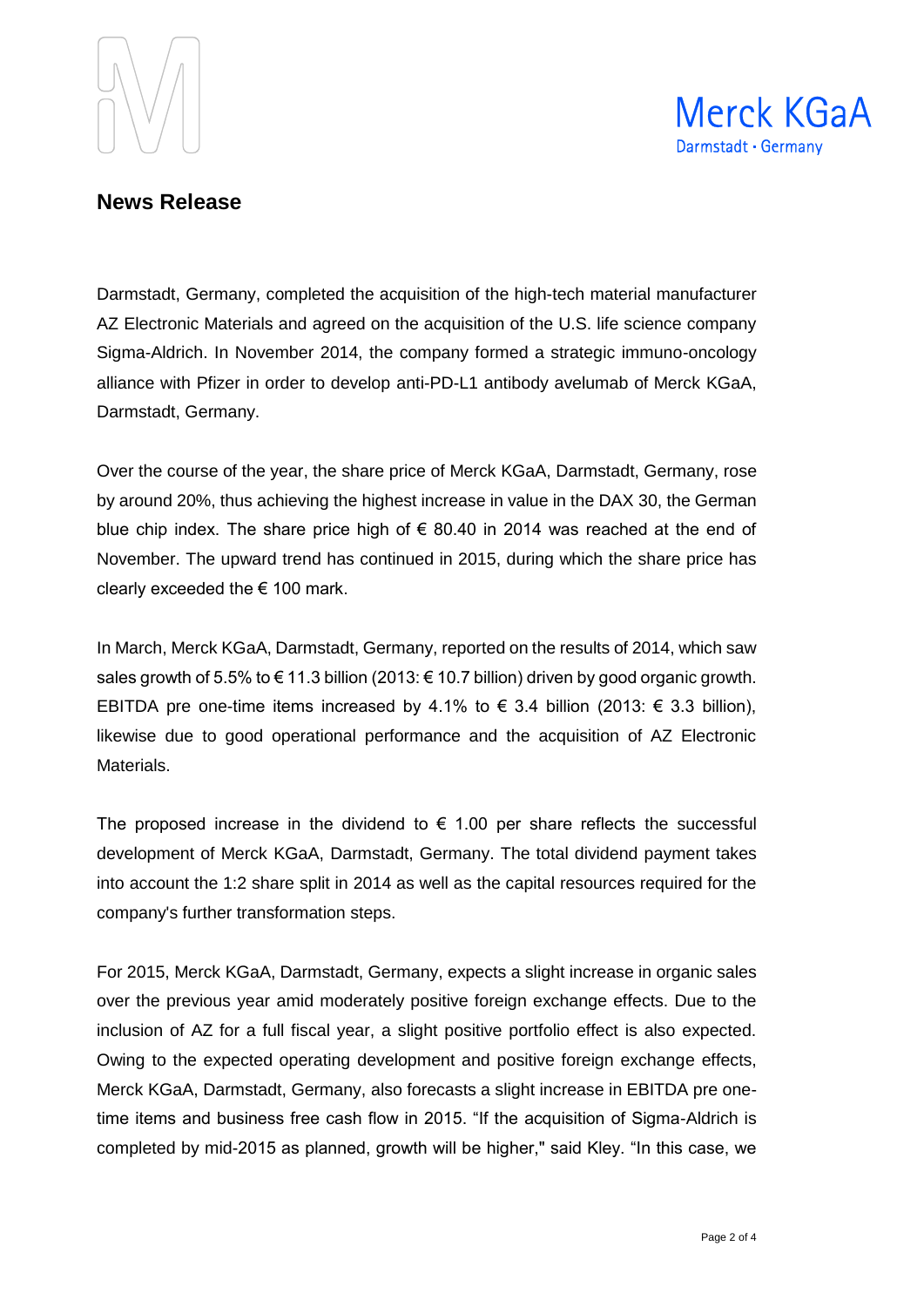



## **News Release**

expect double-digit growth rates in net sales. EBITDA pre one-time items and business free cash flow would also increase sharply compared with 2014."

Merck KGaA, Darmstadt, Germany, will publish a detailed forecast with the announcement of the results of the first quarter on May 19. This report will also for the first time reflect the new structure of the company comprising the three business sectors Healthcare, Life Science and Performance Materials.

All Merck KGaA, Darmstadt, Germany, press releases are distributed by e-mail at the same time they become available on the EMD Group Website. In case you are a resident of the USA or Canada please go to [www.emdgroup.com/subscribe](http://www.emdgroup.com/subscribe) to register again for your online subscription of this service as our newly introduced geo-targeting requires new links in the email. You may later change your selection or discontinue this service.

Merck KGaA of Darmstadt, Germany, is a leading company for innovative and top-quality high-tech products in healthcare, life science and performance materials. The company has six businesses – Biopharmaceuticals, Consumer Health, Allergopharma, Biosimilars, Life Science and Performance Materials – and generated sales of € 11.3 billion in 2014. Around 39,000 employees work in 66 countries to improve the quality of life for patients, to foster the success of customers and to help meet global challenges. Merck KGaA, Darmstadt, Germany, is the world's oldest pharmaceutical and chemical company – since 1668, the company has stood for innovation, business success and responsible entrepreneurship. Holding an approximately 70% interest, the founding family remains the majority owner of the company to this day. Merck KGaA, Darmstadt, Germany holds the global rights to the Merck name and brand. The only exceptions are Canada and the United States, where the company operates as EMD Serono, EMD Millipore and EMD Performance Materials.